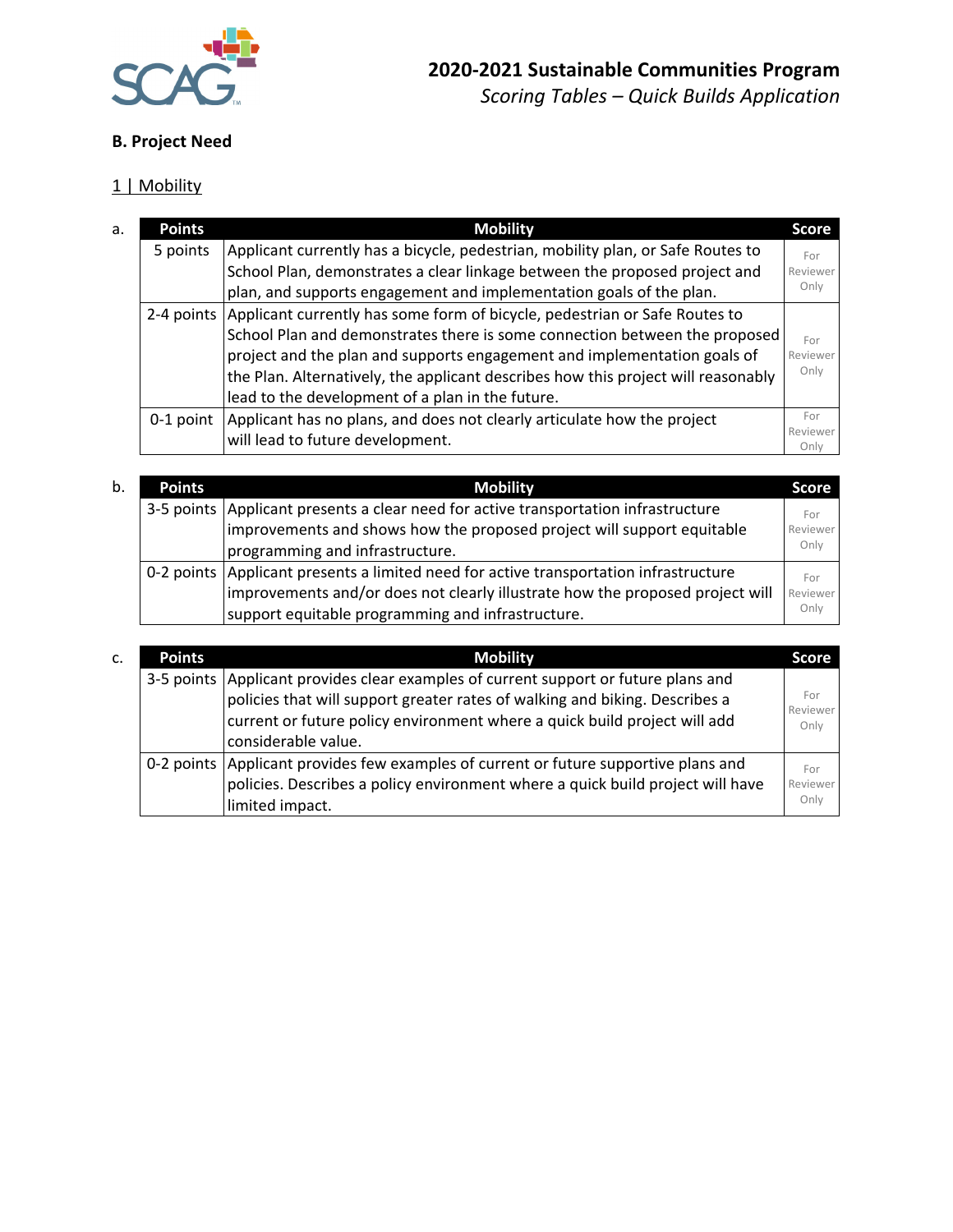

# 2 | Safety Benefits

|        |                      | Group A - Population over 250,000    |                |       |
|--------|----------------------|--------------------------------------|----------------|-------|
| Points | Total Fatal & Injury | <b>Bicyclists</b>                    | Pedestrians    | Score |
| 15     | Rankings 1-3         | Rankings 1-5                         | Rankings 1-4   |       |
| 10     | Rankings 4-5         | Rankings 6-7                         | Ranking 5      |       |
| 5      | Rankings 6-8         | Rankings 8-10                        | Rankings 6-12  |       |
| 0      | Rankings 9+          | Rankings 11+                         | Rankings 13+   |       |
|        |                      | Group B - Population 100,001-250,000 |                |       |
| Points | Total Fatal & Injury | <b>Bicyclists</b>                    | Pedestrians    | Score |
| 15     | Rankings 1-14        | Rankings 1-16                        | Rankings 1-14  |       |
| 10     | Rankings 15-26       | Rankings 17-33                       | Rankings 15-34 |       |
| 5      | Rankings 27-39       | Rankings 34-46                       | Rankings 35-45 |       |
| 0      | Rankings 40+         | Rankings 47+                         | Rankings 46+   |       |
|        |                      | Group C - Population 50,001-100,000  |                |       |
| Points | Total Fatal & Injury | <b>Bicyclists</b>                    | Pedestrians    | Score |
| 15     | Rankings 1-25        | Rankings 1-35                        | Rankings 1-30  |       |
| 10     | Rankings 26-53       | Rankings 36-59                       | Rankings 31-57 |       |
| 5      | Rankings 54-78       | Rankings 60-85                       | Rankings 58-82 |       |
| 0      | Rankings 79+         | Rankings 86+                         | Rankings 83+   |       |
|        |                      | Group D - Population 25,001-50,000   |                |       |
| Points | Total Fatal & Injury | <b>Bicyclists</b>                    | Pedestrians    | Score |
| 15     | Rankings 1-28        | Rankings 1-30                        | Rankings 1-28  |       |
| 10     | Rankings 29-48       | Rankings 31-57                       | Rankings 29-45 |       |
| 5      | Rankings 49-72       | Rankings 58-82                       | Rankings 46-74 |       |
| 0      | Rankings 73+         | Rankings 83+                         | Rankings 75+   |       |
|        |                      | Group E - Population 10,001-25,000   |                |       |
| Points | Total Fatal & Injury | <b>Bicyclists</b>                    | Pedestrians    | Score |
| 15     | Rankings 1-19        | Rankings 1-26                        | Rankings 1-32  |       |
| 10     | Rankings 20-46       | Rankings 27-46                       | Rankings 33-50 |       |
| 5      | Rankings 47-72       | Rankings 47-81                       | Rankings 51-77 |       |
| 0      | Rankings 73+         | Rankings 82+                         | Rankings 78+   |       |
|        |                      | Group F - Population 2,501-10,000    |                |       |
| Points | Total Fatal & Injury | <b>Bicyclists</b>                    | Pedestrians    | Score |
| 15     | Rankings 1-24        | Rankings 1-39                        | Rankings 1-31  |       |
| 10     | Rankings 25-42       | Rankings 40-55                       | Rankings 32-53 |       |
| 5      | Rankings 43-48       | Rankings 56-65                       | Rankings 54-62 |       |
| 0      | Rankings 49+         | Rankings 66+                         | Rankings 63+   |       |
|        |                      | Group G - Population 1-2,500         |                |       |
| Points | Total Fatal & Injury | <b>Bicyclists</b>                    | Pedestrians    | Score |
| 15     | Rankings 1           | Rankings 1-2                         | Ranking 1      |       |
| 10     | Rankings 2           | Rankings 3-4                         | Ranking 2      |       |
| 5      | Rankings 3           | Rankings 5-7                         | Rankings 3-7   |       |
| 0      | Rankings 4+          | Rankings 8+                          | Rankings 8+    |       |
|        |                      | <b>Counties</b>                      |                |       |
| Points | Total Fatal & Injury | <b>Bicyclists</b>                    | Pedestrians    | Score |
| 15     | Rankings 1-13        | Rankings 1-26                        | Ranking 1-38   |       |
| 10     | Rankings 14-16       | Rankings 27-37                       | Ranking 39-43  |       |
| 5      | Rankings 17-57       | Rankings 38-50                       | Rankings 44-48 |       |
| 0      | Ranking 58           | Rankings 51+                         | Rankings 49+   |       |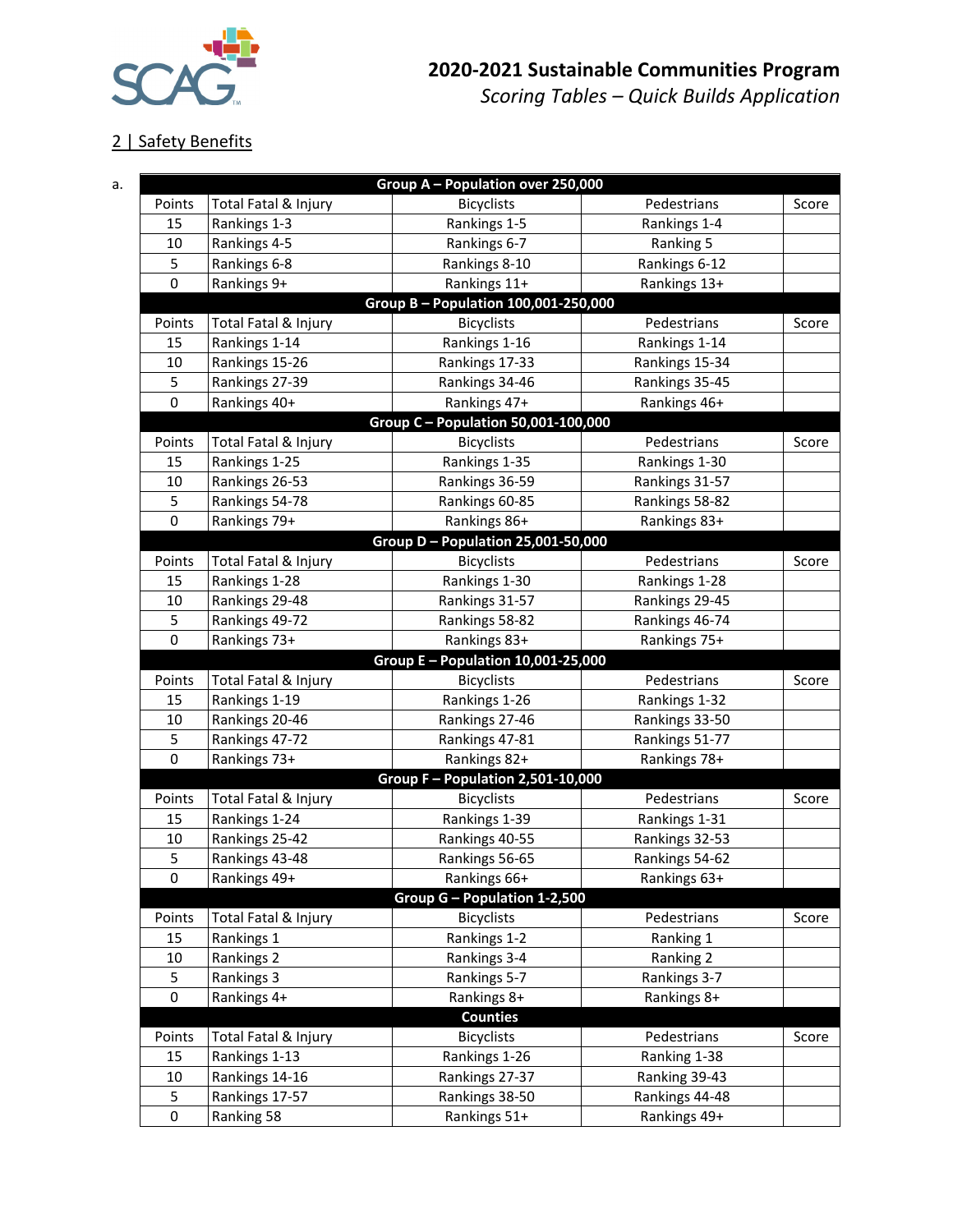

# **2020‐2021 Sustainable Communities Program**

*Scoring Tables – Quick Builds Application*

#### *Safety Benefits Table Notes*

- *California Office of Traffic Safety groups cities by population and ranks them within each group*
- *Counties are ranked against other counties in the state*
- *Some of the categories jurisdictions are ranked by include:*
	- o *All collisions*
	- o *Bicycle involved collisions*
	- o *Pedestrian involved collisions*
- *Points were distributed based on how cities in the SCAG region ranked in each group (see table)*
- *The final safety score for each jurisdiction is an average of the scores of the three categories*

| b. | <b>Points</b> | Safety                                                                                       | Score            |
|----|---------------|----------------------------------------------------------------------------------------------|------------------|
|    |               | 3-5 points   Additional factors are identified that pose significant challenges to expanding | For              |
|    |               | rates of walking and bicycling and/or reducing collisions. A clear plan for                  | Reviewer         |
|    |               | engaging stakeholders and agency staff to address the issues identified.                     | Only             |
|    |               | 0-2 points Additional factors are mentioned but clear strategies for engaging                | For              |
|    |               | stakeholders are not provided.                                                               | Reviewer<br>Only |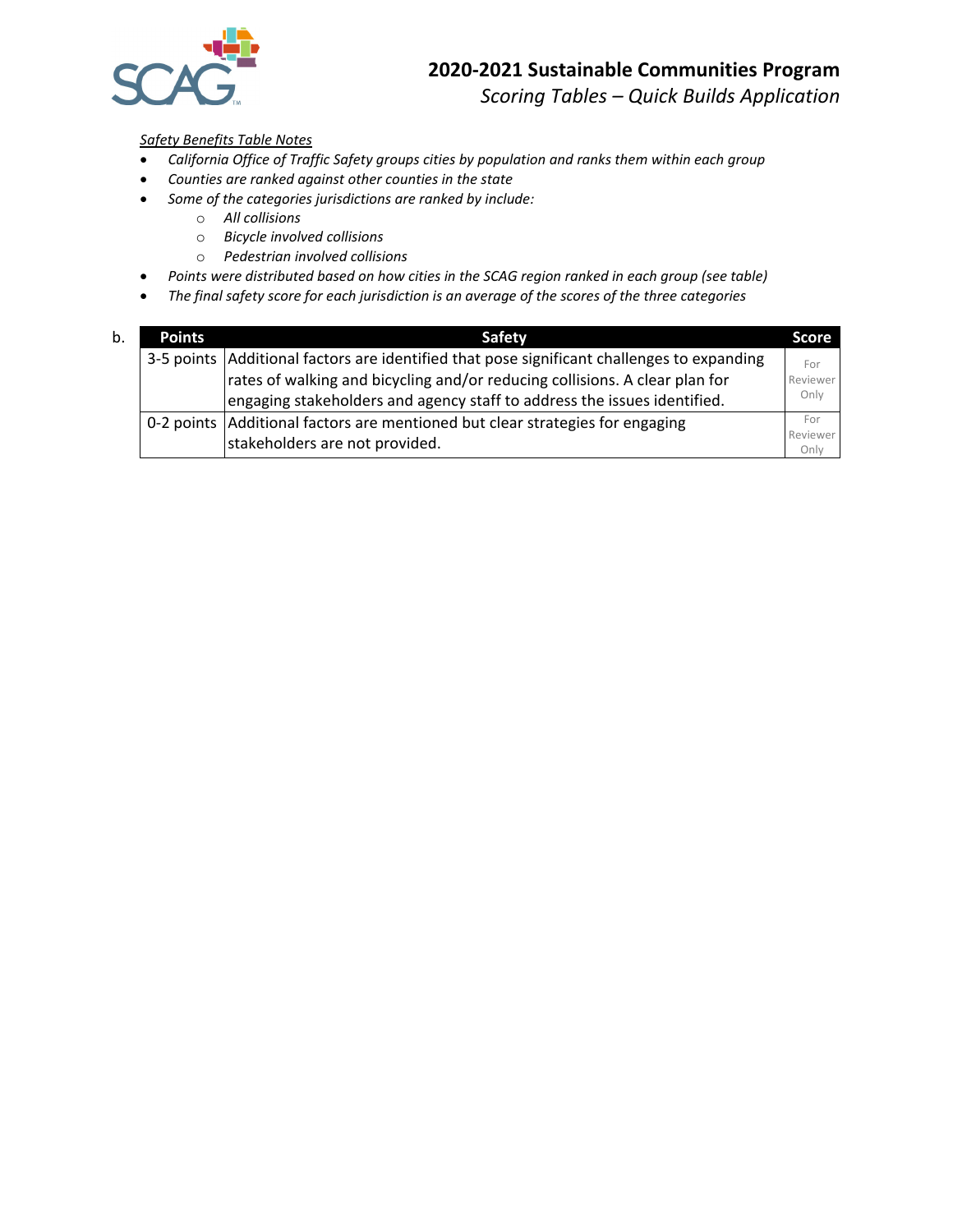

# **2020‐2021 Sustainable Communities Program**

*Scoring Tables – Quick Builds Application*

# 3 | Disadvantaged Communities & Public Health

| a. | <b>Points</b> | <b>Public Health - Severity</b>                      | <b>Score</b>            |
|----|---------------|------------------------------------------------------|-------------------------|
|    | 5 points      | Score is equal to or below 25.                       | For<br>Reviewer<br>Only |
|    | 3 points      | Score is equal to or less than 50, but more than 25. | For<br>Reviewer<br>Only |
|    | 1 point       | Score is equal to or less than 75, but more than 50. | For<br>Reviewer<br>Only |
|    | 0 points      | Score is greater than 75.                            | For<br>Reviewer<br>Onlv |

| b. | <b>Points</b> | Disadvantaged Communities - Severity                                                                                                                                  | <b>Score</b>            |
|----|---------------|-----------------------------------------------------------------------------------------------------------------------------------------------------------------------|-------------------------|
|    | 5 points      | The project is entirely within an Environmental Justice Area, a Community of<br>Concern, and an SB 535 Disadvantaged Area or within a Native American Tribal<br>Land. | For<br>Reviewer<br>Only |
|    | 4 points      | The project is entirely within an Environmental Justice Area, Community of<br>Concern, or SB 535 Disadvantaged Area and partially in the others.                      | For<br>Reviewer<br>Only |
|    | 3 points      | The project is partially within an Environmental Justice Area, a Community of<br>Concern, and an SB 535 Disadvantaged Area.                                           | For<br>Reviewer<br>Only |
|    | 2 points      | The project is partially within two of the three: Environmental Justice Area,<br>Community of Concern, or SB 535 Disadvantaged Area.                                  | For<br>Reviewer<br>Only |
|    | 1 point       | The project is partially within an Environmental Justice Area, Community of<br>Concern, or SB 535 Disadvantaged Area.                                                 | For<br>Reviewer<br>Only |
|    | 0 points      | The project is not within an Environmental Justice Area, Community of<br>Concern, or SB 535 Disadvantaged Area.                                                       | For<br>Reviewer<br>Only |

| c. | <b>Points</b> | Disadvantaged Communities and Public Health - Direct Benefit                           | <b>Score</b>     |
|----|---------------|----------------------------------------------------------------------------------------|------------------|
|    | 5 points      | The project will clearly benefit members of a Disadvantaged Community and              | For              |
|    |               | improves health outcomes. Applicant has provided clear and implementable               | Reviewer         |
|    |               | anti-displacement strategies.                                                          | Only             |
|    |               | 3-4 points   The project will clearly benefit members of a Disadvantaged Community AND | For              |
|    |               | improve health outcomes.                                                               | Reviewer<br>Only |
|    |               | 1-2 points The project will clearly benefit members of a Disadvantaged Community OR    | For              |
|    |               | will clearly improve health outcomes.                                                  | Reviewer<br>Only |
|    | 0 points      | The project will not benefit a Disadvantaged Community or improve health               | For              |
|    |               | outcomes.                                                                              | Reviewer         |
|    |               |                                                                                        | Onlv             |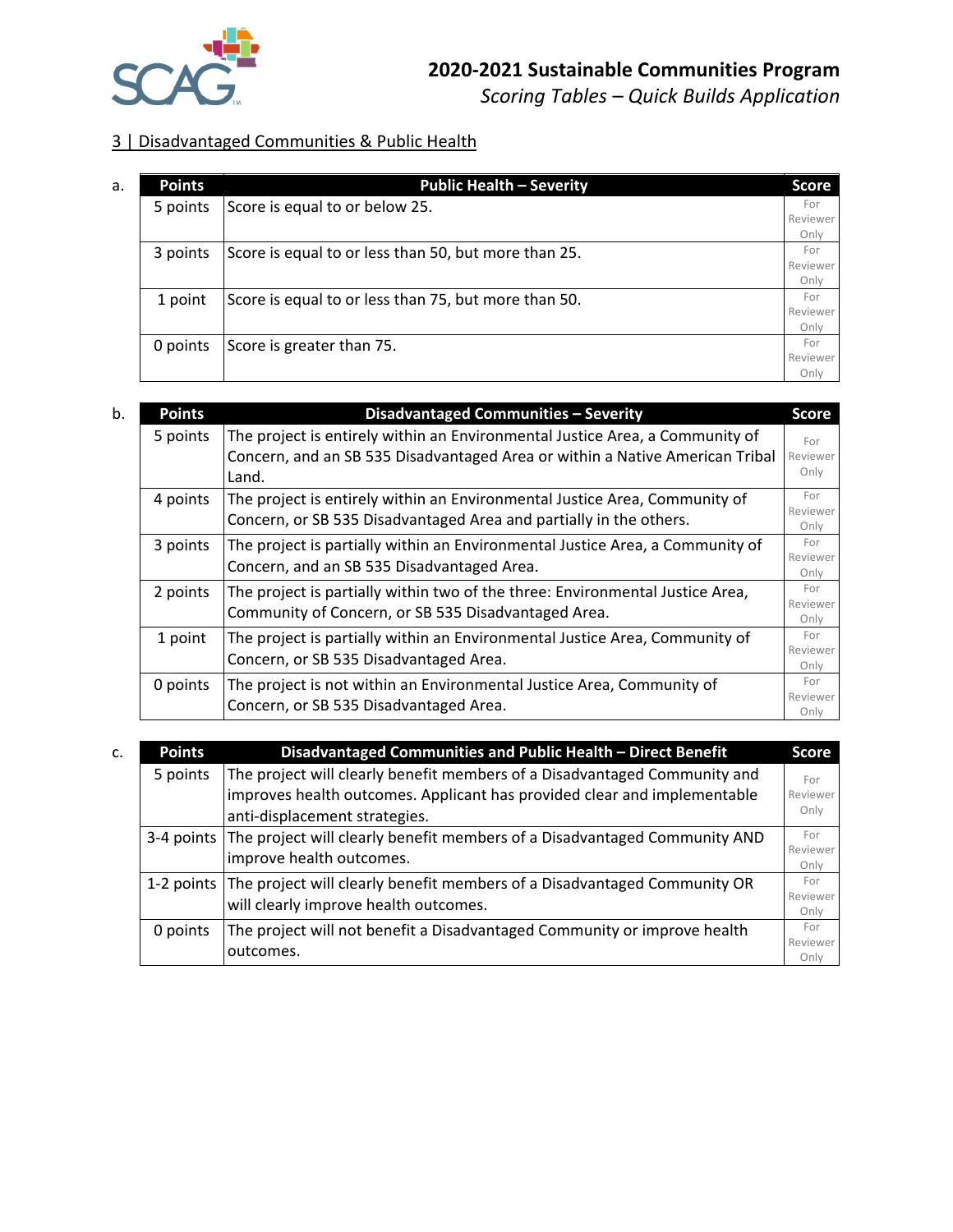

#### **C. Desired Outcomes**

#### 1 | Safety Strategies

| a. | <b>Points</b> | Safety                                                                                                                                                                                                                                                               | Score                   |
|----|---------------|----------------------------------------------------------------------------------------------------------------------------------------------------------------------------------------------------------------------------------------------------------------------|-------------------------|
|    |               | 3-5 points Approach is clear and comprehensive. Illustrates data-based methodology for<br>measuring and evaluating safety and prioritizing educational and engagement<br>programs. A letter of support from a supporting agency is provided detailing<br>commitment. | For<br>Reviewer<br>Only |
|    |               | 0-2 points   Approach is feasible but lacks a data driven approach for evaluating safety<br>outcomes" and/or informing targeted educational programs. No partnership<br>with a supporting agency.                                                                    | For<br>Reviewer<br>Only |

#### 2 | Public Health Strategies

| a. | <b>Points</b> | <b>Public Health</b>                                                                                                                                                                                                                                                      | <b>Score</b>            |
|----|---------------|---------------------------------------------------------------------------------------------------------------------------------------------------------------------------------------------------------------------------------------------------------------------------|-------------------------|
|    |               | 3-5 points Approach is clear and comprehensive and describes tools and strategies that<br>will be used to evaluate and prioritize health outcomes. A letter of support a<br>from public health partner is provided detailing how the partner will support<br>the project. | For<br>Reviewer<br>Only |
|    |               | 0-2 points Approach is not clear and/or comprehensive, tools and strategies are not<br>clearly defined. Lacks a letter of support from a public health partner.                                                                                                           | For<br>Reviewer<br>Only |

## 3 | Community Engagement Strategies

| a. | <b>Points</b> | <b>Public Participation</b>                                                                                                  | <b>Score</b>            |
|----|---------------|------------------------------------------------------------------------------------------------------------------------------|-------------------------|
|    |               | 4-5 points   Project includes robust and innovative outreach strategies that will engage<br>identified targeted audience.    | For<br>Reviewer<br>Only |
|    |               | 2-3 points   Project includes sufficient outreach and includes outreach strategies to reach<br>identified targeted audience. | For<br>Reviewer<br>Only |
|    |               | 0-1 point   Project includes minimal or limited outreach strategies.                                                         | For<br>Reviewer         |

#### 4 | Project Outcomes & Scope of Work

| a. | <b>Points</b> | <b>Desired Outcomes</b>                                                                    | <b>Score</b>    |
|----|---------------|--------------------------------------------------------------------------------------------|-----------------|
|    |               | 3-5 points   Applicant identifies desired outcomes, goals, and objectives that meet the    | For<br>Reviewer |
|    |               | needs of the community and are achievable within a reasonable timeframe.                   | Only            |
|    |               | 0-2 points   Applicant identifies the desired outcomes, goals, and objectives but does not | For             |
|    |               | tie them to the needs of the community or they are inappropriate for the                   | Reviewer        |
|    |               | context of the project.                                                                    | Only            |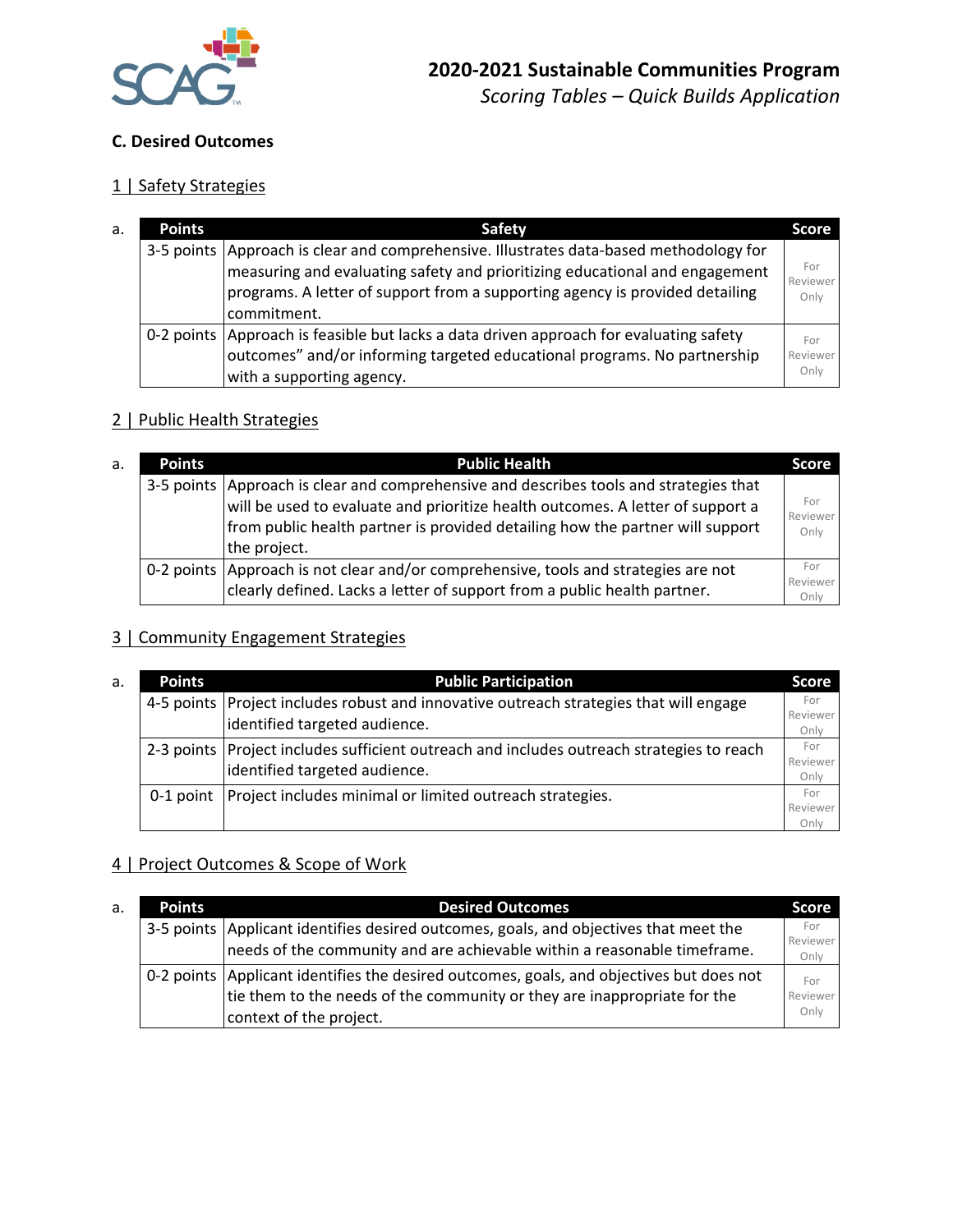

# **2020‐2021 Sustainable Communities Program**

*Scoring Tables – Quick Builds Application*

| b. | <b>Points</b>       | <b>Scope of Work</b>                                                                                                                                                                                          | <b>Score</b>            |
|----|---------------------|---------------------------------------------------------------------------------------------------------------------------------------------------------------------------------------------------------------|-------------------------|
|    | $11 - 15$<br>points | Applicant identifies reasonable tasks to achieve the stated desired outcomes,<br>goals, and objectives. Tasks clearly link to well thought out safety, public<br>health, and community engagement strategies. | For<br>Reviewer<br>Only |
|    | $6 - 10$<br>points  | Applicant identifies reasonable tasks to achieve the stated desired outcomes,<br>goals, and objectives.                                                                                                       | For<br>Reviewer<br>Only |
|    |                     | 0-5 points Applicant identifies tasks but they are not appropriate or realistic for<br>completing the project with the proposed budget.                                                                       | For<br>Reviewer<br>Only |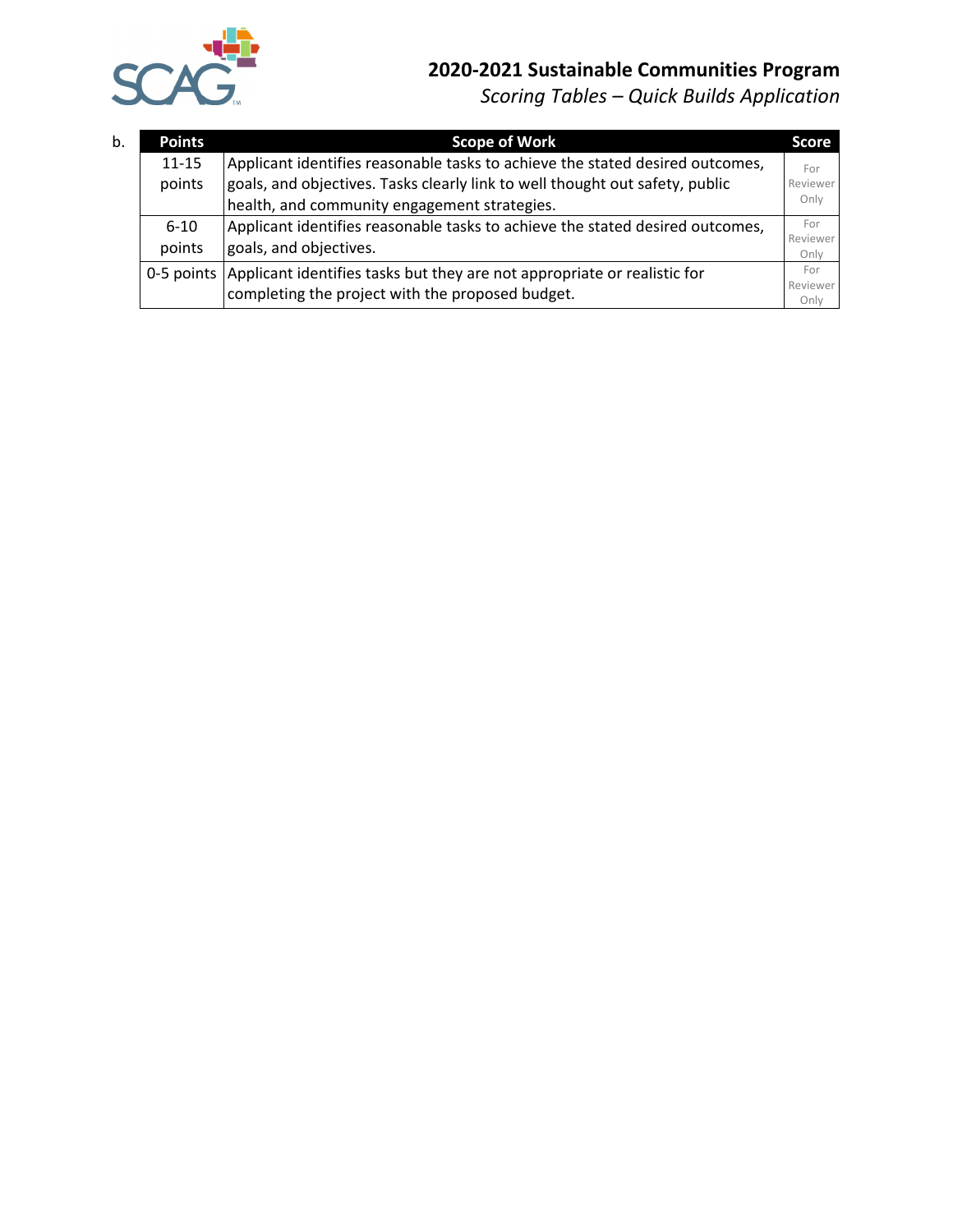

# **D. Partnerships & Engagement**

## 1 | Cost Effectiveness

| a. | <b>Points</b> | <b>Cost Effectiveness</b>                                                                 | Score           |
|----|---------------|-------------------------------------------------------------------------------------------|-----------------|
|    |               | 3-5 points Applicant identifies existing methodologies/tools/templates to be included in  |                 |
|    |               | the project and clearly describes how they will be incorporated into project.             | For<br>Reviewer |
|    |               | Alternatively, applicant clearly defines method and approach for ensuring                 | Only            |
|    |               | project results in multi-jurisdictional impact.                                           |                 |
|    |               | 0-2 points Project identifies existing methodologies/tools/templates but fails to clearly |                 |
|    |               | describe how they will be incorporated into the project. Applicant provides               | For<br>Reviewer |
|    |               | limited or no evidence to support that the project will have multi-jurisdictional         | Only            |
|    |               | impacts.                                                                                  |                 |

# 2 | Commitments, Partnerships & Leveraging

| a. | <b>Points</b> | <b>Commitment</b>                                                                        | <b>Score</b>     |
|----|---------------|------------------------------------------------------------------------------------------|------------------|
|    | 5 points      | The applicant has provided letters of commitment for the project from diverse            | For              |
|    |               | stakeholders and clearly outlines the types of activities each stakeholder will          | Reviewer         |
|    |               | undertake to support the project.                                                        | Only             |
|    |               | 3-4 points The applicant has provided letters of commitment for the project and they     | For              |
|    |               | somewhat outline the types of activities each stakeholder will undertake to              | Reviewer         |
|    |               | support the project.                                                                     | Only             |
|    |               | 1-2 points The applicant has provided letters of support for the project and they do not | For              |
|    |               | outline any level of commitment.                                                         | Reviewer<br>Only |
|    | 0 points      | The applicant has not provided any letters of commitment.                                | For              |
|    |               |                                                                                          | Reviewer         |
|    |               |                                                                                          | Onlv             |

| b. | <b>Partnership Leveraging</b><br><b>Points</b> |                                                                                          | <b>Score</b>     |
|----|------------------------------------------------|------------------------------------------------------------------------------------------|------------------|
|    | 5 points                                       | Letters of commitment outline exceptional participation by agencies that will            |                  |
|    |                                                | inform and support the project, including staff time and other resources.                | For<br>Reviewer  |
|    |                                                | Compensation has been included in the Budget for non-governmental                        | Only             |
|    |                                                | organizations.                                                                           |                  |
|    |                                                | 3-4 points Letters of commitment outline sufficient participation by agencies to support | For              |
|    |                                                | and inform the project.                                                                  | Reviewer<br>Only |
|    | 1-2 points                                     | Letters provide only vague commitments to support the project.                           | For              |
|    |                                                |                                                                                          | Reviewer         |
|    |                                                |                                                                                          | Only             |
|    | 0 points                                       | The applicant has not provided any letters of commitment.                                | For<br>Reviewer  |
|    |                                                |                                                                                          | Only             |
|    |                                                |                                                                                          |                  |